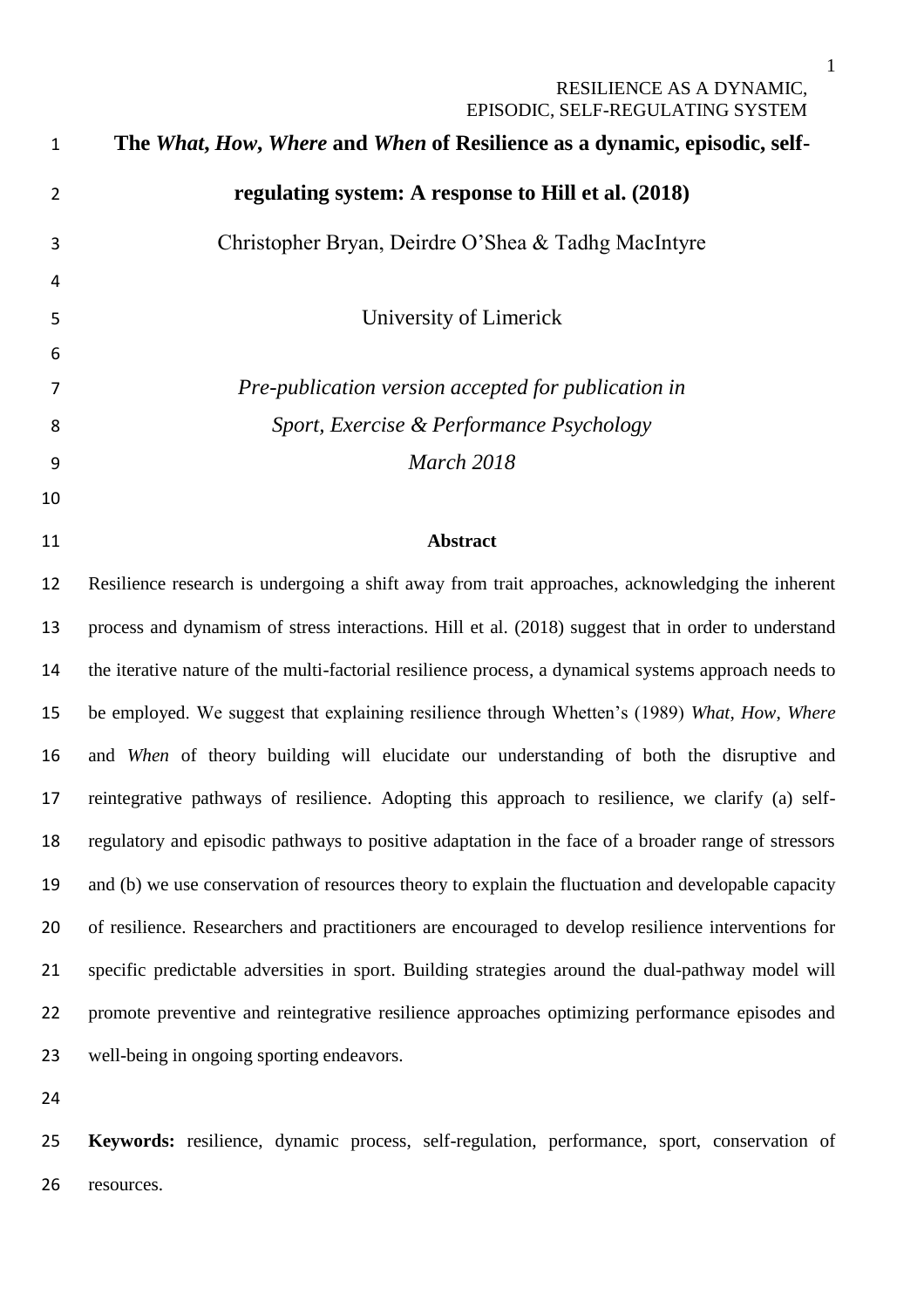- 27 © American Psychological Association, [2018]. This paper is not the copy of record and may not exactly replicate the authoritative document published in the APA journal. Please do not copy or
- 28 exactly replicate the authoritative document published in the APA journal. Please do not copy or cite without author's permission. The final article is available, upon publication, at:
- 29 cite without author's permission. The final article is available, upon publication, at:<br>30 http://dx.doi.org/10.1037/spy0000133
- [http://dx.doi.org/10.1037/spy0000133](http://psycnet.apa.org/doi/10.1037/spy0000133)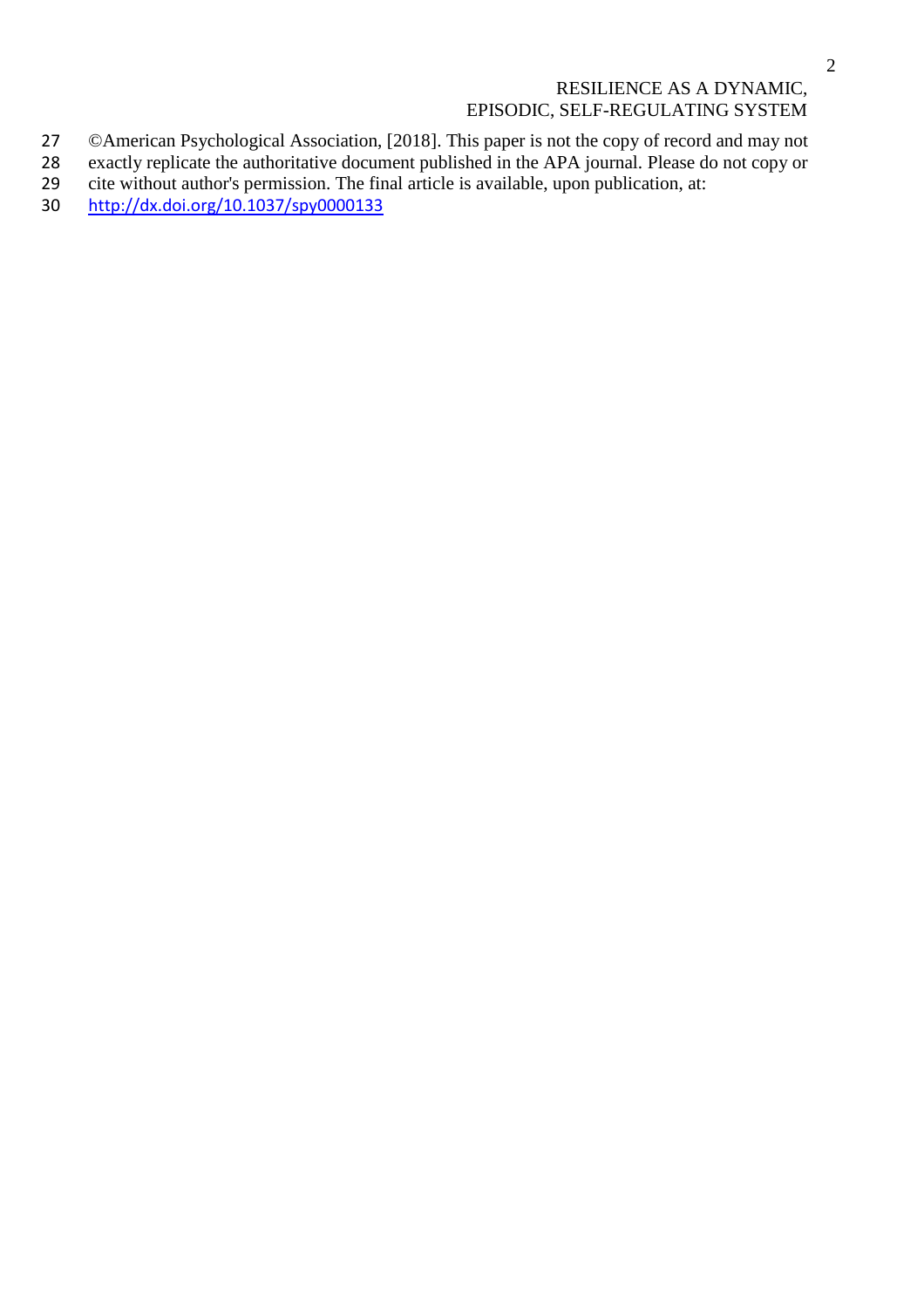| 31 | Resilience as a dynamic, episodic, self-regulating system: A response to Hill et al. (2018)            |
|----|--------------------------------------------------------------------------------------------------------|
| 32 | Sporting environments can engender significant adversity and researchers are increasingly              |
| 33 | interested in how we respond to these experiences in both the short and long term. As a                |
| 34 | consequence, mental toughness (Gucciardi et al., 2015) and resilience (Sarkar & Fletcher, 2014)        |
| 35 | have become topics of interest among applied sport psychologists. However, as research has             |
| 36 | accumulated on these topics there has been much debate regarding their conceptualization. In this      |
| 37 | commentary on Hill, den Hartigh, Meijer, de Jonge and van Yperen (2018), we evaluate their             |
| 38 | proposed dynamical approach to resilience, explore other dimensions of resilience and provide          |
| 39 | directions for future research. In our analysis, we employ Whetten's (1989) model of what              |
| 40 | constitutes a theoretical contribution to examine and advance a dynamic approach to resilience. We     |
| 41 | posit that a dynamical perspective addresses the how, but we also need to elucidate the what, why,     |
| 42 | when and where of resilience processes. To support our contention, we draw on broader theories of      |
| 43 | psychological resources and conservation of resources to consider how concepts of resource             |
| 44 | trajectories can augment our understanding (the how). Furthermore, we discuss issues of                |
| 45 | temporality to demonstrate resilience at the momentary 'match play' level in comparison with other     |
| 46 | less pressurized or longer timeframes (the when and the where).                                        |
| 47 | We commend Hill et al. (2018) on the use of the dynamical systems approach (Van Geert,                 |
| 48 | 2009) which is gaining consensus among researchers (Bryan, MacIntyre, & O'Shea, 2017; Sarkar           |
| 49 | & Fletcher, 2014). Considering how resilience unfolds over time helps researchers capture the          |
| 50 | critical slowing down of resilience for both chronic long-term stressors and more acute episodes. As   |
| 51 | Hill et al. (2018) suggest knowledge about the temporal dimension of resilience can assist             |
| 52 | researchers and practitioners to develop strategies to regulate incidents that would negatively affect |
| 53 | resilience, well-being and performance.                                                                |

 Whetten (1989) proposed that a comprehensive theory must contain essential elements, summarized as *what*, *how*, *why, who, where* and *when*. *What* comprises which factors (e.g.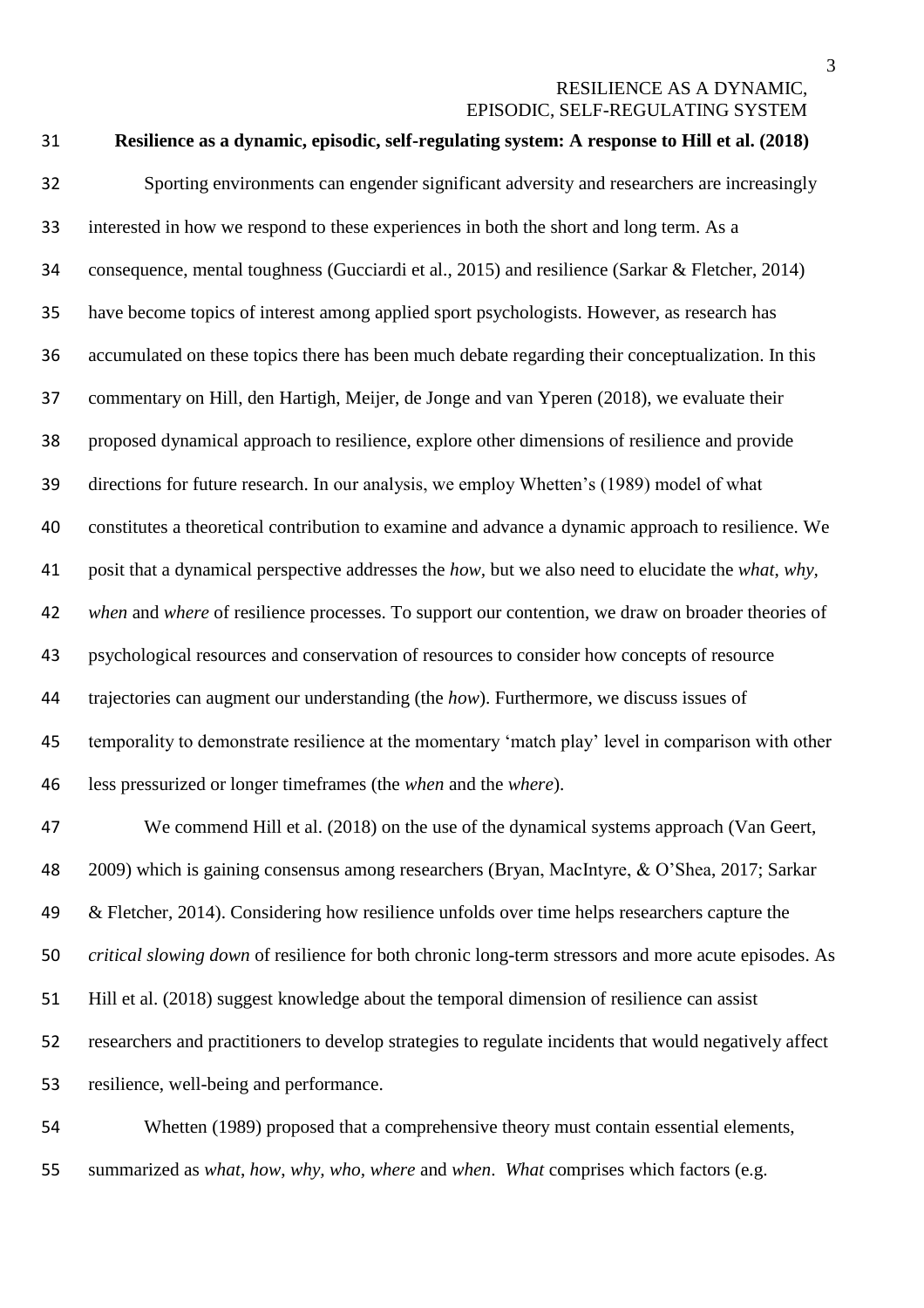variables, constructs, concepts) should logically be considered as part of the explanation of the phenomena of interest. The next question is *how* are these factors related, normally operationalized through the use of a visual representation of arrows connecting variables. The *what* and *how* constitute the domain of a theory. *Why* relates to the underlying psychological, economic or social dynamics that justify the selection of factors and the proposed causal relationships (Whetten, 1989). *Who, where* and *when* are conditions that place boundaries on the generalizability of the theoretical model. The dynamical systems approach to resilience examines primarily *how* resilience is a dynamic process, but, as we contend, the *what, where* and *when* could additionally be examined to expand our theoretical understanding of a dynamic approach to resilience.

#### **The** *what* **of a dynamic approach to resilience**

 If we conclude that the development and maintenance of resilience is a dynamic process, we need firstly to explain *what* resilience is from a dynamic process perspective. Hill and colleagues' (2018) approach dynamic resilience from the perspective of disruption and depletion. However, this perspective overlooks the basic tenets of many resilience definitions. Bryan et al. (2017; p. 8) defined it as "encompassing the capacity to maintain regular functioning through diverse challenges or to rebound through the use of facilitative resources".

 Drawing on theories of self-regulation may be beneficial for defining the *what*. From a self- regulation perspective, performers regulate their day-to-day actions based on their own perceptions about themselves, their environment, goal progress and current affect, which subsequently influences their effort (Foo, Uy, & Baron, 2009). This type of self-regulation relies on meta- cognitive monitoring processes (MacIntyre, Igou, Campbell, Moran, & Matthews, 2014), which can 77 be depleted through use (Baron & Henry, 2010), and when depleted may render the individual less able or willing to work or perform optimally (Baumeister & Vohs, 2007), and potentially leave them at risk of reduced capacity for resilience.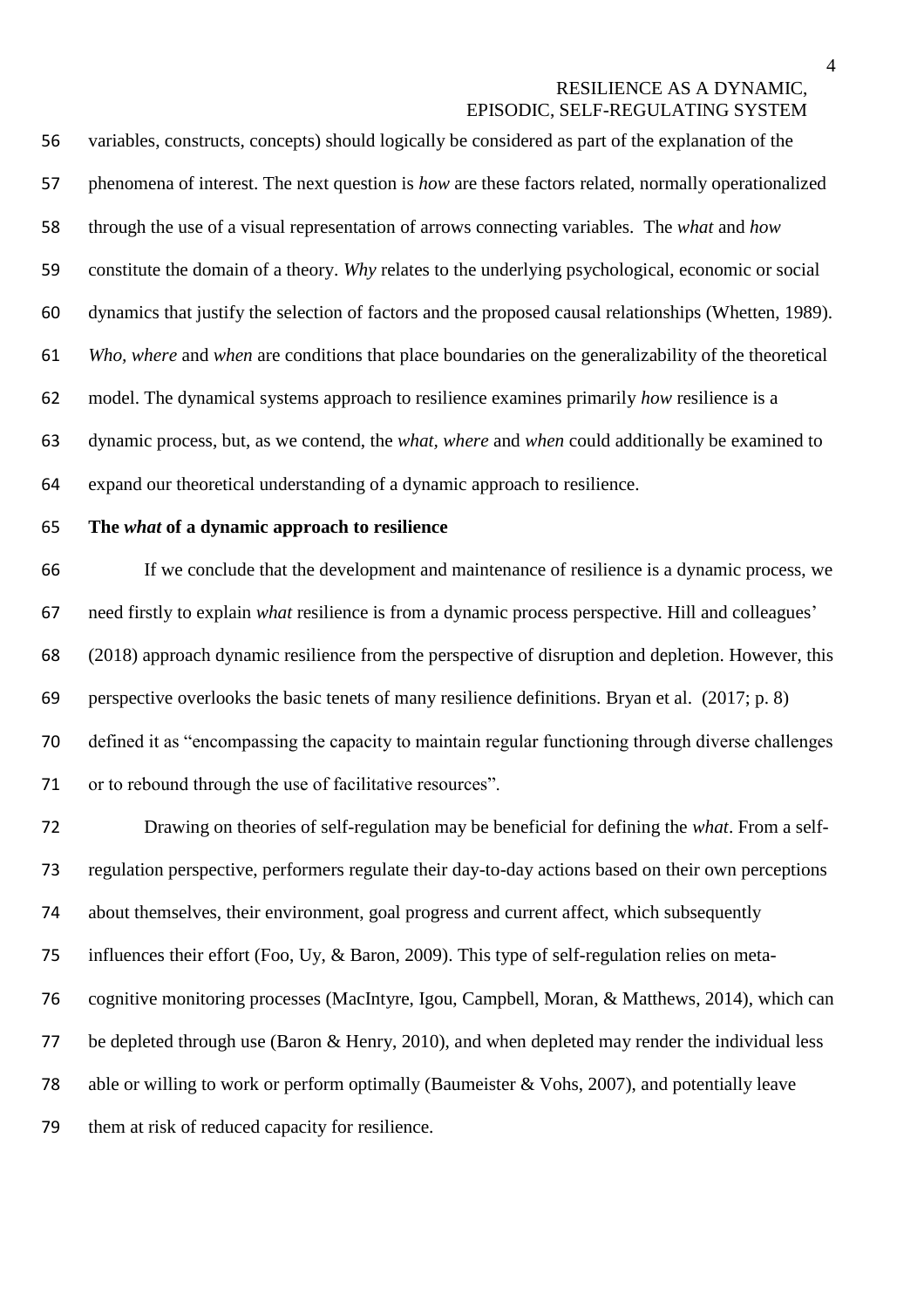| 80 | Furthermore, it may be beneficial to understand how resilience changes across key time                  |
|----|---------------------------------------------------------------------------------------------------------|
| 81 | points or performance episodes. A performance episode can be defined as a "within person                |
| 82 | temporal unit of performance", which is a naturally segmented, relatively short episode,                |
| 83 | the matically organized around relevant immediate goals or desired end states (Beal et al., 2005; p.    |
| 84 | 1055). O'Shea, Buckley and Halbesleben (2017) examined how the reciprocal regulation of action,         |
| 85 | cognition, emotion and motivation occurs in an episodic model of self-regulation (the A-CEM-A           |
| 86 | model). This model can be used to provide more explanatory value with regard to the dynamics of         |
| 87 | resilience development. For example, when a tennis player consistently loses points returning serve     |
| 88 | with their backhand in a match, this may cause the performer to cognitively reflect and perceive        |
| 89 | their ability when performing this type of shot as poor. This belief will then precipitate some         |
| 90 | emotional response (e.g. frustration), which may in turn motivate them to either reduce their           |
| 91 | reliance on this skill or to refine the skill before their next match. This cyclical model demonstrates |
| 92 | the mechanisms through which self-regulation may promote and deplete resilience during                  |
| 93 | adversities, but how they are related and then developed needs to be understood.                        |

## **The** *how* **of a dynamic approach to resilience**

 In addition to explaining the *what* of the dynamics of resilience, we need a more detailed understanding of the role of resources and resource trajectories to fully understand the *how* of a dynamical approach to resilience. Hill et al. (2018) suggested resilience is a complex multi-factorial process. However, the authors did not explain in great detail *what* these underlying variables are (which we discussed above) nor *how* they fit into the dynamic perspective on resilience. We apply the conservation of resource theory to explain this issue (COR; Halbesleben, Neveu, Paustian-Underdahl, & Westman, 2014).

 Life changing stressors may result in maladaptation, which can be explained as a loss of facilitative resources leading to a dysfunctional resilience reintegration (Richardson, 2002). Hill et al. (2018) have pointed to the value of detecting early warning signals of critical transitions (e.g.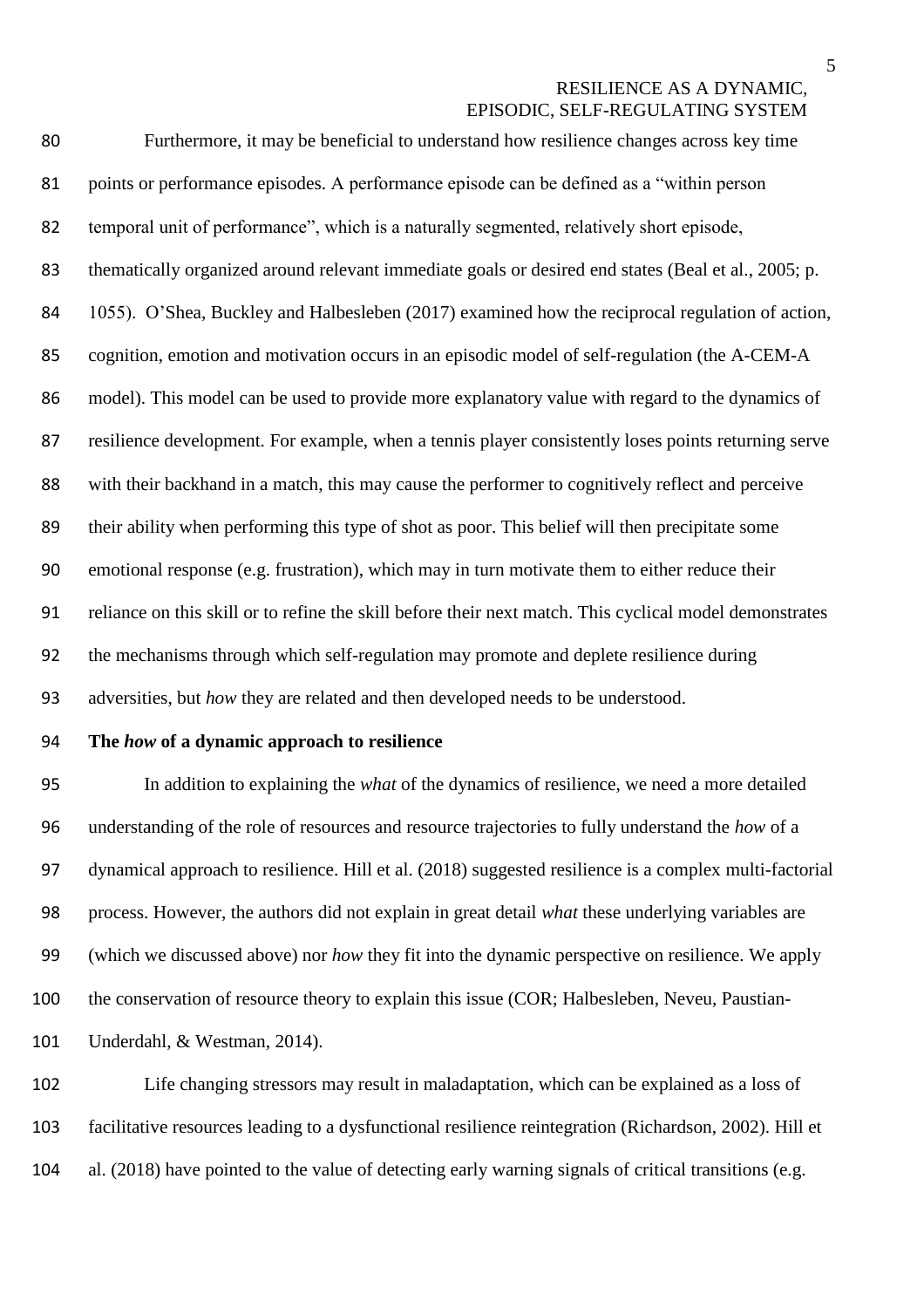critical slowing down, (Scheffer et al., 2012) and taking preventive actions before breakdowns in performances occur however they have not explained *how* this might happen. The concept of resources has been associated with notions of adaptation, coping and resilience since the inception of research in this area (Hobfoll, 2002). As noted by Hill et al. (2018) a dynamical system represents elements which dynamically interact over time. However, we need to define these elements and the nature of their dynamic interactions. Hill et al. discussed past research on protective factors which include resources. Similarly, COR defines resources as "anything perceived by the individual to help attain his or her goals" (Halbesleben et al., 2014; p. 1338). Resilience can be seen as one type of psychological resource amongst many others (e.g. self- efficacy, optimism, hope, energetic resources; Hobfoll, 2002). In addition, elements, like resources, may not solely be a function of an individual, but may also comprise contextual resources, such as social support, resources required to perform one's sport, access to appropriate facilities, expertise and training (Hobfoll, 2002). Our understanding would be enhanced by a more detailed exploration of how resources interact and change over time in a dynamic process to build resilience, which COR can provide.

 Integrating COR with a dynamical perspective goes beyond identifying the relevant resources, but explains how they can be enhanced or depleted. The *primacy of resource loss* (COR principle 1) is the idea that it is psychologically more harmful for individuals to lose resources than it is helpful for them to gain the resources they lost (Halbesleben et al., 2014) and may explain the dynamics of resilience loss versus gain. For example, resilience may be consumed at a higher rate during adversity than can be developed or gained back. This is not dissimilar to what Hill et al. (2018) suggested whereby the history of past adverse events led to attractor states subject to tipping towards between relatively low and high resilience capacities. Resource theories offer an accumulative capacity of resilience which explains *how* this capacity depletes, *how* it can be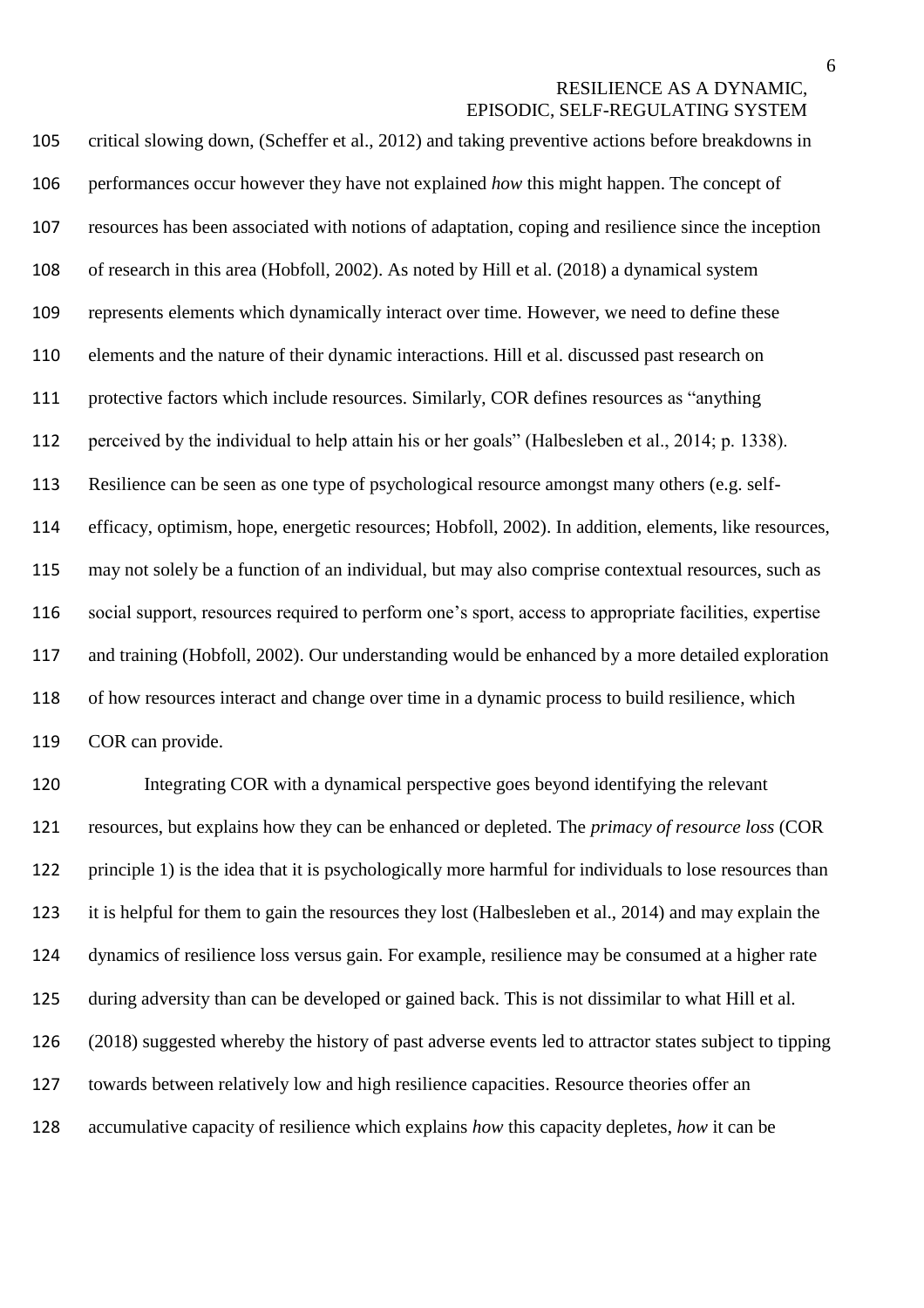| 129   | developed and how associated factors may work together in this dynamic process. COR is also a         |
|-------|-------------------------------------------------------------------------------------------------------|
| 130   | dynamic theory and the fluctuation of resources is a natural part of this (Halbesleben et al., 2014). |
| 131   | It is likely that resilience is gained or lost in a similar fashion to resource trajectories posited  |
| 132   | in conservation of resources theory (Halbesleben et al., 2014). To explain resource trajectories,     |
| 133   | Halbesleben et al. (2014) take an episodic perspective (Beal et al., 2005). A resource trajectory may |
| 134   | take the form of an upward spiral when individuals use current resources to acquire new resources     |
| 135   | (Halbesleben et al., 2014). Thus, players may invest their resilience to gain other resources (e.g.   |
| 136   | optimism etc.), or conversely may invest other resources (e.g. hope, social support) in order to gain |
| 137   | resilience, especially in the face of adversity. Similar to resilience research (Smith, Smoll, &      |
| 138   | Ptacek, 1990), Halbesleben et al. (2014) suggest that there is a fundamental allostatic load which    |
| 139   | means that while resources are being acquired, the investment required to achieve resource            |
| 140   | acquisition means that there is some downward pressure on the general upward trend in resources.      |
| 141   | A second type of resource trajectory is where there is an initial gain in resources but over          |
| 142   | time this changes to a loss of resources. This may be where an initial investment in resources does   |
| 143   | not yield the expected returns (Halbesleben et al., 2014). For example, it may be where an            |
| 144   | investment in resources does not reduce or remove the adversity being experienced and so, over        |
| 145   | time, and with continued resource investment, resilience loss occurs.                                 |
| 146   | Finally, resource passageways are a relatively unexplored aspects of resource trajectories,           |
| $117$ | which emphasize environmental conditions that may accelerate the change in resource for either        |

 which emphasize environmental conditions that may accelerate the change in resource for either better or worse (Halbesleben et al., 2014). They may add to the allostatic load of preservation, leading to a "bad-to-worse scenario" (Halbesleben et al., 2014; p. 1352) or conversely may fuel broaden-and-build dynamics (Frederickson, 2003) which benefits goal achievement and additional resources. For example, a reminder from a coach of a player's long-term goals when they are struggling (e.g. you have to win this competition to qualify for the Olympic team) may encourage that player to dig deep and invest more resources for an upcoming event. On the other hand, if it is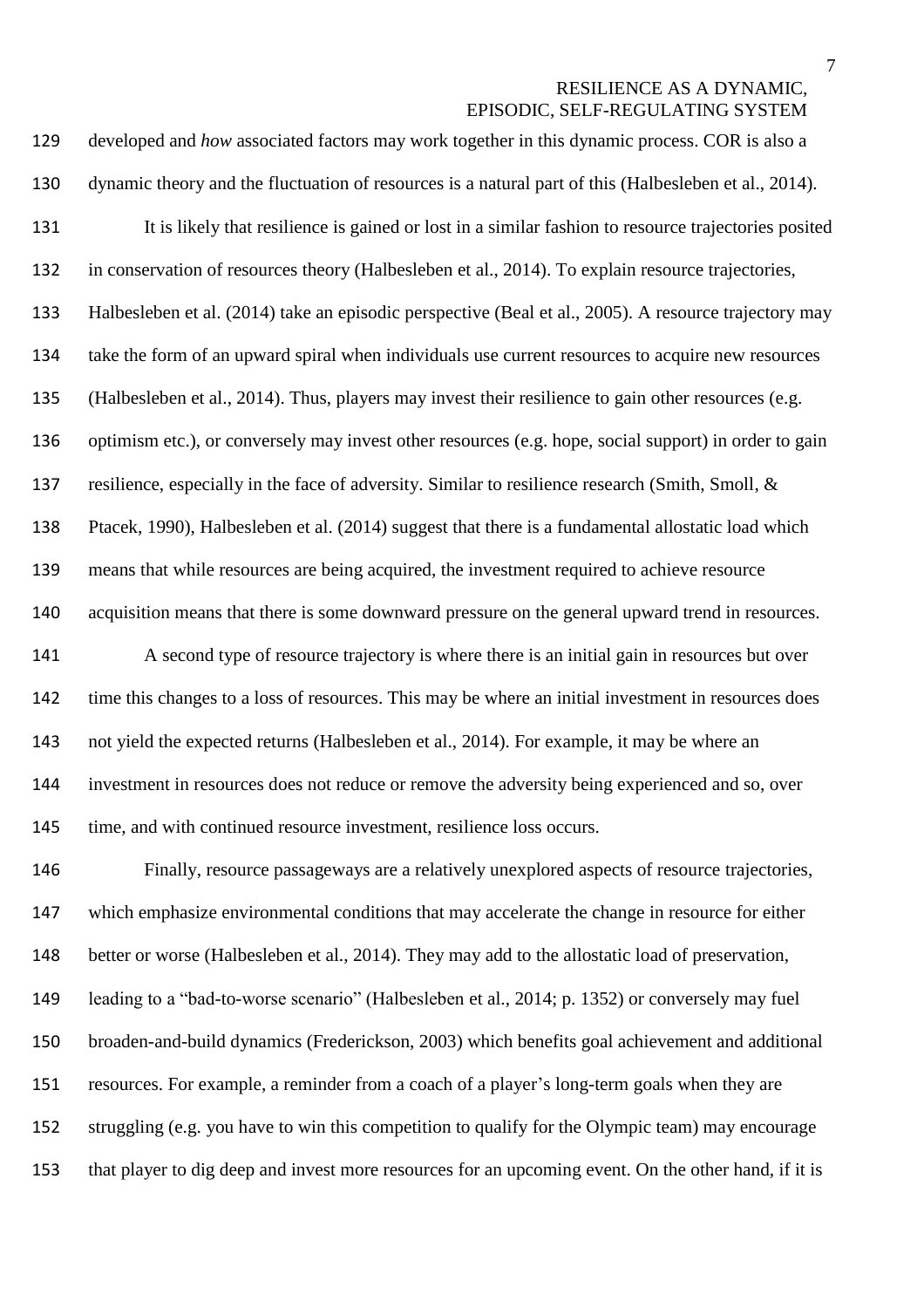perceived as just additional pressure from the coach and beyond their current resources, it may have the opposite effect and just remind them of a perceived threat and the consequences of losing the competition. Thus, resource trajectories have much to offer in terms of explaining the *how* of a dynamic approach to resilience.

#### **The** *when* **of a dynamic approach to resilience**

 Given the complexity of resilience where processes may depend on the situational needs, exposure to, and severity of an adverse experience, a comprehensive dynamic model of resilience needs to clearly address the issue of *when*. Hill et al. (2018) have offered a strong conceptual rationale to explain how the ongoing daily process of resilience occurs both in the short to long term. However, we also need to consider the magnitude of the effect that various types of adversity have on resilience and the motivational and situational needs occurring during the adverse timespan. Hill et al.'s (2018) dynamical perspective of resilience in sport can be understood using the *dual-pathway model* (Bryan et al., 2017), which allows us to consider constant dynamic reactions to varying environmental demands, as well as acute pressurized situations. The timespan of an adversity results in two distinct dynamic pathways to resilience, and thus any dynamic approach to resilience must consider this duality. The temporal aspects of resilience highlighted by the pathway model illustrate the distinct effects of adversity on resilience as a result of *when* the adversity occurs in combination with the magnitude. The maintenance of optimal functioning pathway, which is associated with minimal impact resilience, is characterized by a short to medium term adversity where the magnitude does not to exceed the individual's available resources. In contrast, the pathway involving a facilitated rebound with stronger learned qualities is characterized by significant adversities which do exceed the individuals' available resources. For example, take a tennis player who loses the opening match of a tournament; (a) a player with situational experience and broadened resources will have the resilience capacity to buffer any significance adverse effects on well-being or performance before their next match (minimal impact resilience) or (b) a player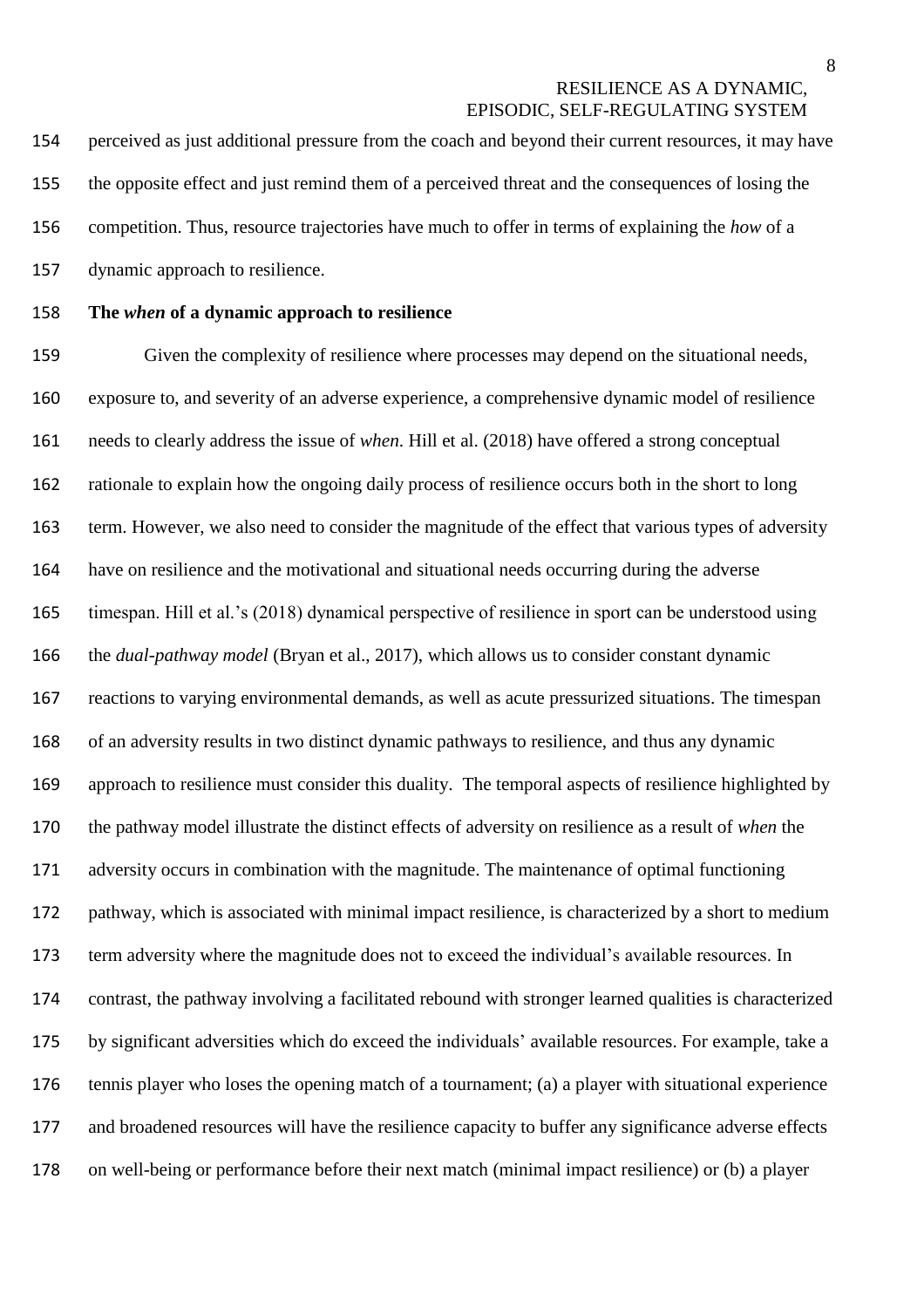with lower situational experience and available resources will suffer a temporary disruption in performance and well-being leading into the next matches and with further loses may experience a depletion of personal resources and resilience capacity. However, over time and through learning, reintegration can occur (emergent resilience). Stress appraisal styles have been shown to be important in determining adaptive responses and reintegration to adversity (Armeli, Gunthert, & Cohen, 2001), in particular challenge appraisals (Galli & Gonzalez, 2015).

 Although minimal impact resilience and emergent resilience represent different timeframes and thus, engender somewhat different processes, they can still be viewed under the same framework from a self-regulation perspective. Hill et al. (2018) outline how differing situational demands may require different facilitative resources and responses from athletes depending on the stressors, be they competition or personal. For the minimal impact resilience pathway, resources such as coping strategies (Secades et al., 2016) and optimism (Owens, Kirwan, Lounsbury, Levy, & Gibson, 2013) may be more relevant to maintain homeostatic resilience during competitive tasks. Practitioners should focus on developing this pathway by creating pre-performance routines (Cotterill, 2010) and instilling effective mental imagery practices (Moran, Guillot, MacIntyre, & Collet, 2012) with their athletes. The emergent resilience pathway contains levels of both disruption and reintegration. Hill et al. (2018) have already suggested focusing on periods of critical slowing down that may precede a disruption in resilience, where practitioners can detect early warning signals and develop preventative strategies. Reintegration refers to the rebound ability (i.e. a return to previous functioning and resilience capacities) and resilience development (i.e. a facilitated learning response to adverse experience). Fletcher and Sarkar (2016) highlight that resilience training can therefore be both proactive (i.e. reintegrating before critical slowing down) and reactive (i.e. to increasing the speed of rebound ability). Sport research points to the development of support (Lu et al., 2016), and self-efficacy (Cardoso, 2014) as a basis for developing this emergent resilience pathway. The magnitude and situational needs of each adversity is relevant in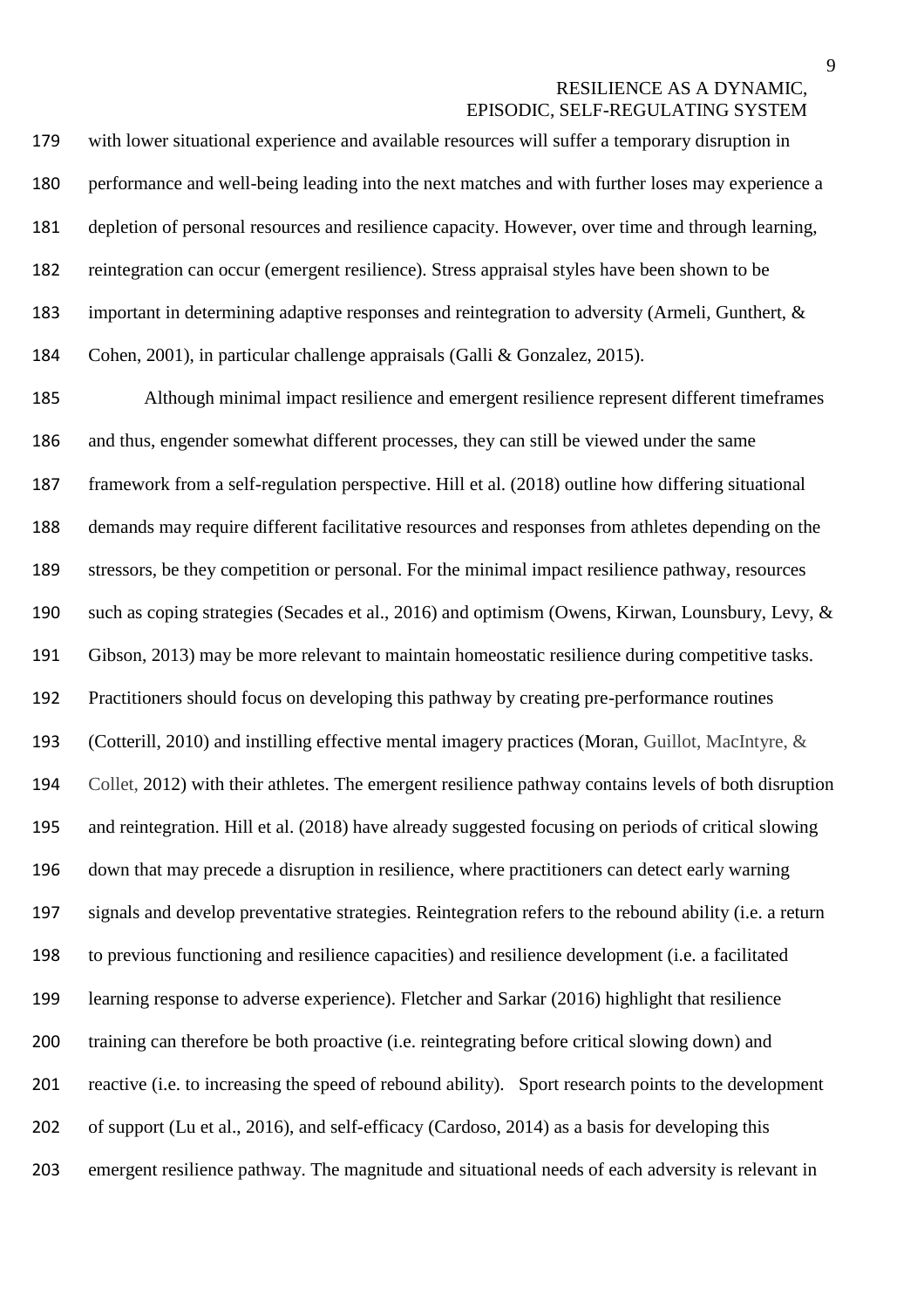determining which resilience pathway is utilized. Available resources and resilience capacity will contribute to the potential for an adaptive response. Flexibility is key for minimal impact resilience while self-managing learning may be key to emergent resilience. Thus, the ability to engage in self- regulation or self-management processes is key for resilience adaptation and reintegration of resources.

## **The** *where* **of a dynamic approach to resilience**

 Zautra, Arewasikporn and Davis (2010) characterized resilient adaptation by the speed and thoroughness of stress recovery (rebound), the capacity to sustain purpose (minimal impact resilience; maintain regular functioning), and the capacity to attain a form of psychological growth that reveals a greater maturity of the mind (emergent resilience). Before any stress-resilience interactions, a stable homeostatic state of resilience is thought to precede a perturbation and the capacity of resilience fluctuates as the magnitude of adversity exceeds resilience capacities which depletes available resources (Richardson, 2002). Figure 1 represents a practical example of both *when* and *where* resilience may fluctuate in sporting practice and highlights examples of the dual-218 pathway model (Bryan et al., 2017).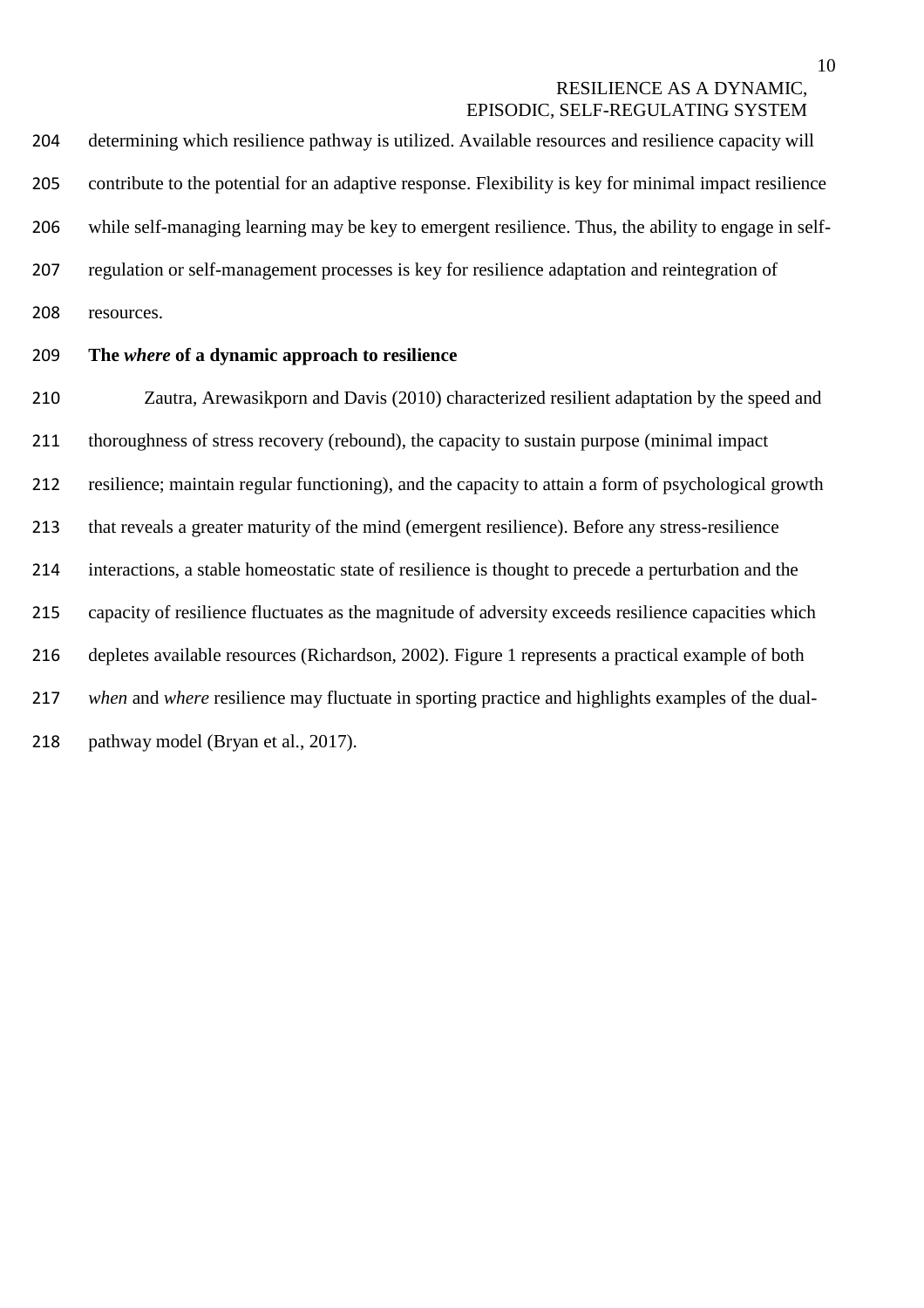

#### 

 Whetten (1989) highlights the importance of visual representation during new theory explanation. Figure 1 reflects examples offered throughout this commentary and offers the reader a practical view of dynamic resilience processes. In the fluctuation of resilience, we can see a minimal impact perturbation (causing no lasting effect on performance and a return to stable homeostatic state), a rebound ability (time taken from initial disruption until a reintegration and return to initial homeostatic capacity) and emergent resilience (a reintegration of resilience surpassing that of initial homeostatic capacity). This new resilience capacity is the result of effective reintegration of facilitative resources together with broader perspectives of past historic adverse events. There is a need for researchers and practitioners to understand each pathway and fluctuations of resilience disruption and reintegration in order to understand *where* and *when* in the resilience process is most relevant to each specific adverse situation.

- **Moving forward: The next steps for resilience research as a dynamic, episodic, self-regulating**
- **process**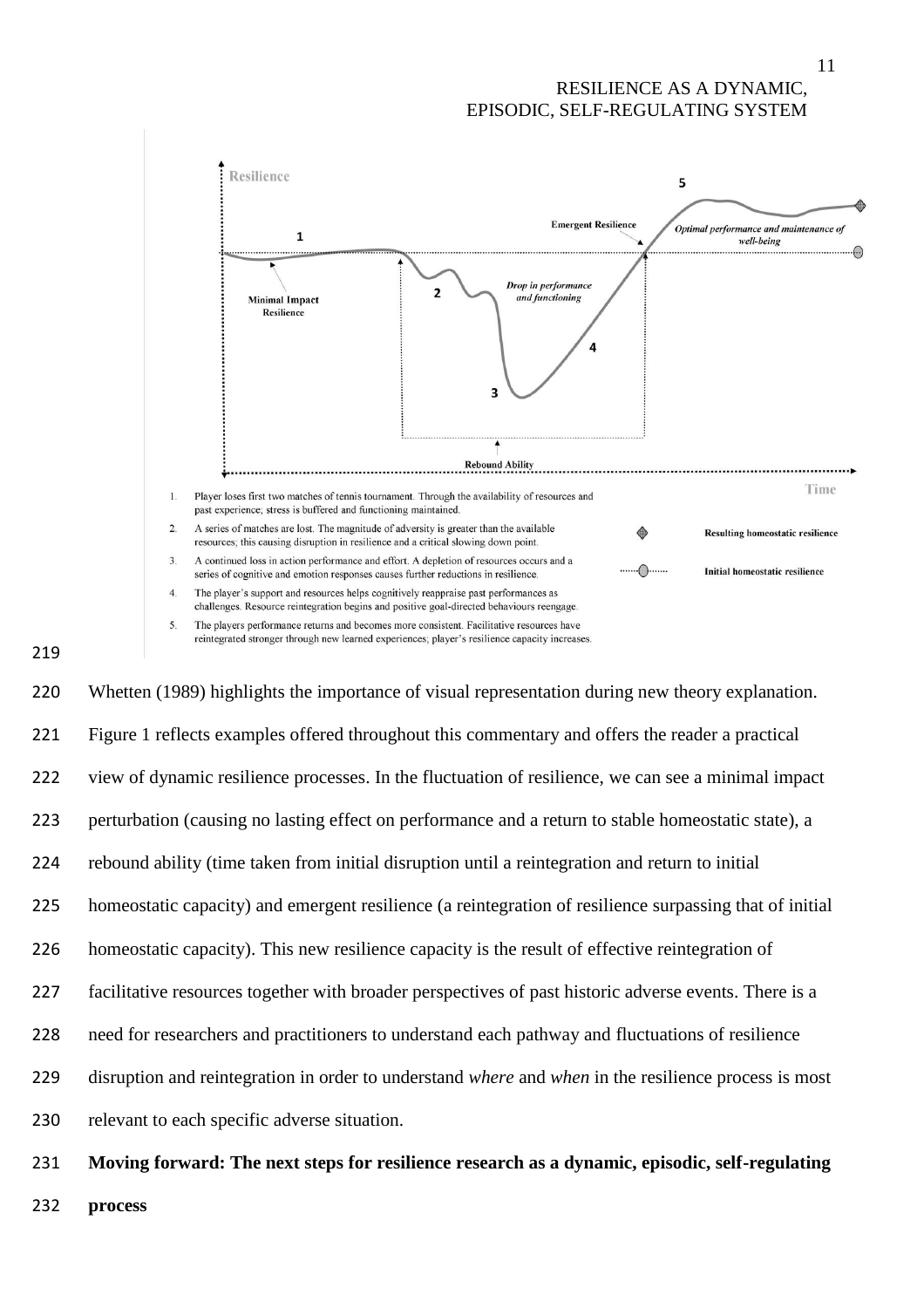| 233 | We propose and discuss four avenues that are required to realize the potential of a dynamic             |
|-----|---------------------------------------------------------------------------------------------------------|
| 234 | approach to resilience. Firstly, we contend that there is still further work required on the definition |
| 235 | and conceptualization of resilience (the <i>what</i> ). We need a definition and conceptualization of   |
| 236 | resilience that moves away from trait approaches and acknowledges the inherent process and              |
| 237 | dynamism of resilience. Although definitions of resilience have tended to acknowledge the               |
| 238 | underlying trait-like protective factors and mental processes (Fletcher & Sarker, 2012, Hill et al.,    |
| 239 | 2018), the first step in advancing a dynamic approach to resilience is to define it as such. The        |
| 240 | aforementioned definition in this article by Bryan et al. (2017) specifies resilience as a dynamic      |
| 241 | process, but also adopts a broad consideration of reactions to adversity which can include both         |
| 242 | chronic adaptation to adversity as well as an acute ability to persist in the face of adversity.        |
| 243 | Second, we suggest that the process of resilience is more than just dynamic, but also                   |
| 244 | benefits from inclusion of the concepts of episodic performance and self-regulation. The A-CEM-A        |
| 245 | model highlights the need to consider how self-regulation episodes unfold over time (O'Shea et al.,     |
| 246 | 2017). Performance episodes would identify timeframes or time periods that either consumes,             |
| 247 | conserve or develop resilience. These episodes can be momentary, such as the example used by Hill       |
| 248 | et al. (2018) or can be longer term, depending on the magnitude of and exposure to adversity            |
| 249 | (Bryan et al., 2017).                                                                                   |

 Third, a broader perspective on resources and resource trajectories is required to understand the *how* of the dynamic process. Hill et al. (2018) offered an interesting basis for *how* this complex dynamical process works. This commentary offers an understanding of the *what* (cf. self-regulation and A-CEM-A model), expanded on the *how* (cf. resource theory) and detailed the *when* and *where*  (cf. dual-pathway model and Figure 1) of dynamic resilience. Researchers and practitioners can now develop interventions to promote dynamic resilience along a spectrum of maintenance, disruption and reintegration in order to effectively maximize specific individual resilience processes.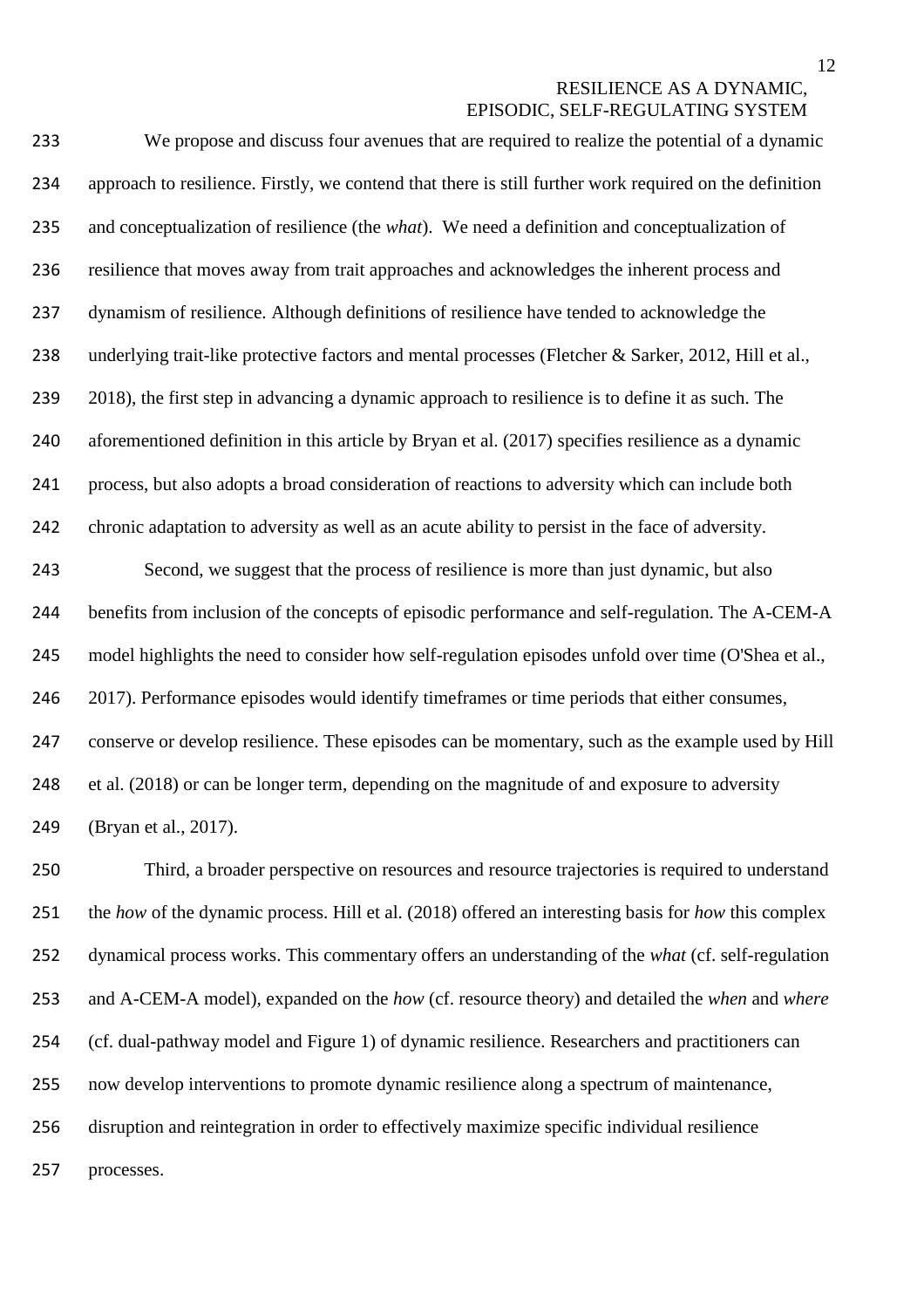Finally, the magnitude and performance situation of the stress-resilience process needs to be considered particularly with regard to what the optimal resilience pathway process looks like and whether associated resources and skills are the same or different for each pathway. As we have discussed in detail above, it is unlikely that the *when* of resilience is a unitary construct, but rather the temporal nature of resilience dynamics (e.g. in the moment versus longer-term) interacts with the magnitude of the stressor and the individuals current resource levels to result in two distinct pathways (minimal impact resilience or emergent resilience).

**Conclusion**

 In this commentary, we have expanded upon the model of Hill et al. (2018) using Whetten's (1989) criteria for a theoretical contribution. We have shown how recent research investigating dynamic approaches to self-regulation (Vancouver, 2008), episodic model of performance and self- regulation (Beal et al., 2005; O'Shea et al., 2017), and conservation of resources theory (Halbesleben et al., 2014) can deepen our understanding of the *what*, *how* and *where* of dynamical resilience. Furthermore, we drew on the work of Bryan et al., (2017) to show how the timeframe of this dynamic system may result in somewhat different processes with distinct effects on resilience, and thus, demonstrated that the *when* of dynamic resilience may not be a unitary construct. This commentary has highlighted the importance of developing specific situational resources and self- regulatory processes in preparation for upcoming pressurized episodes as well as for unforeseen significant sporting adversities.

- 
- 

# 

#### **REFERENCES**

 Armeli, S., Gunthert, K. C., & Cohen, L. H. (2001). Stressor appraisals, coping, and post-event outcomes: The dimensionality and antecedents of stress-related growth. *Journal of Social and Clinical Psychology, 20*(3), 366-395.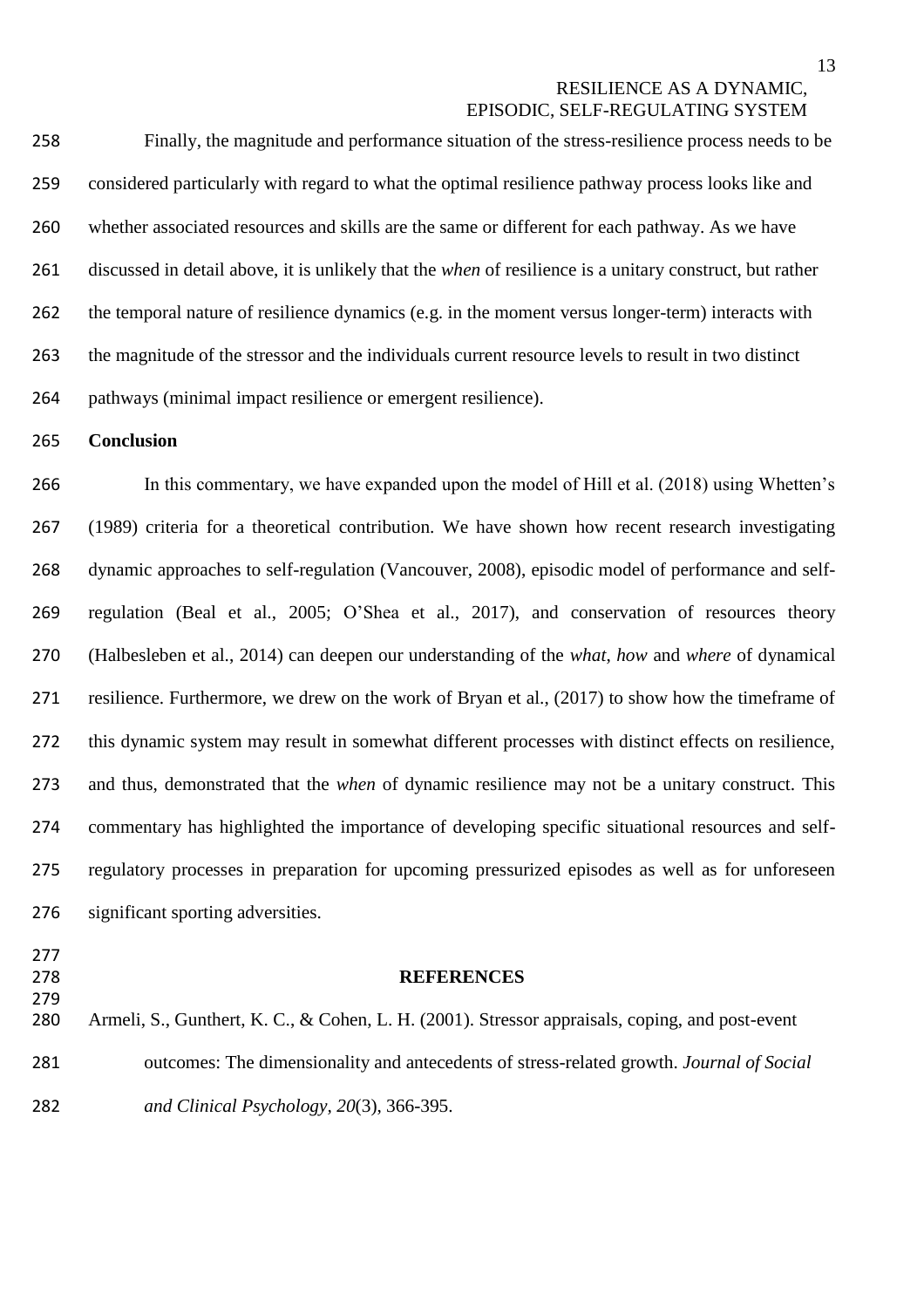- 283 Baron, R., & Henry, R. (2010). How entrepreneurs acquire the capacity to excel: Insights from research on expert performance. *Strategic Entrepreneurship Journal, 4,* 49-65. doi: 10.1002/sej
- Baumeister, R., & Vohs, K. (2007). Self‐Regulation, Ego Depletion, and Motivation. *Social and*

*Personality Psychology Compass, 1*(1), 115-128. doi: 10.1111/j.1751-9004.2007.00001.x

- Beal, D. J., Weiss, H. M., Barros, E., & MacDermid, S. M. (2005). An episodic process model of
- affective influences on performance. *Journal of Applied Psychology, 90*(6), 1054-1068. doi:
- 10.1037/0021-9010.90.6.1054
- Bryan, C., O'Shea, D., & MacIntyre, T. (2017). Stressing the relevance of resilience: a systematic
- review of resilience across the domains of sport and work. *International Review of Sport and Exercise Psychology*, 1-41. doi: 10.1080/1750984X.2017.1381140
- Cardoso, F., Sacomori, C. . (2014). Resilience of athletes with physical disabilities: a Cros sectional Study. *Revista de Psicología del Deporte, 23*(1), 15-22.
- Cotterill, S. (2010). Pre-performance routines in sport: current understanding and future directions.
- *International Review of Sport and Exercise Psychology*, 3(2), 132-153. doi:
- 10.1080/1750984X.2010.488269
- Fletcher, D., & Sarkar, M. (2012). A grounded theory of psychological resilience in Olympic champions. *Psychology of Sport and Exercise, 13*(5), 669-678. doi:
- 10.1016/j.psychsport.2012.04.007
- Fletcher, D., & Sarkar, M. (2016). Mental fortitude training: An evidence-based approach to
- developing psychological resilience for sustained success. *Journal of Sport Psychology in*
- *Action, 7*(3), 135-157. doi: 10.1080/21520704.2016.1255496
- Foo, M. D., Uy, M. A., & Baron, R. A. (2009). How do feelings influence effort? An empirical
- study of entrepreneurs' affect and venture effort. *Journal of Applied Psychology, 94*(4),
- 1086-1094. doi: 10.1037/a0015599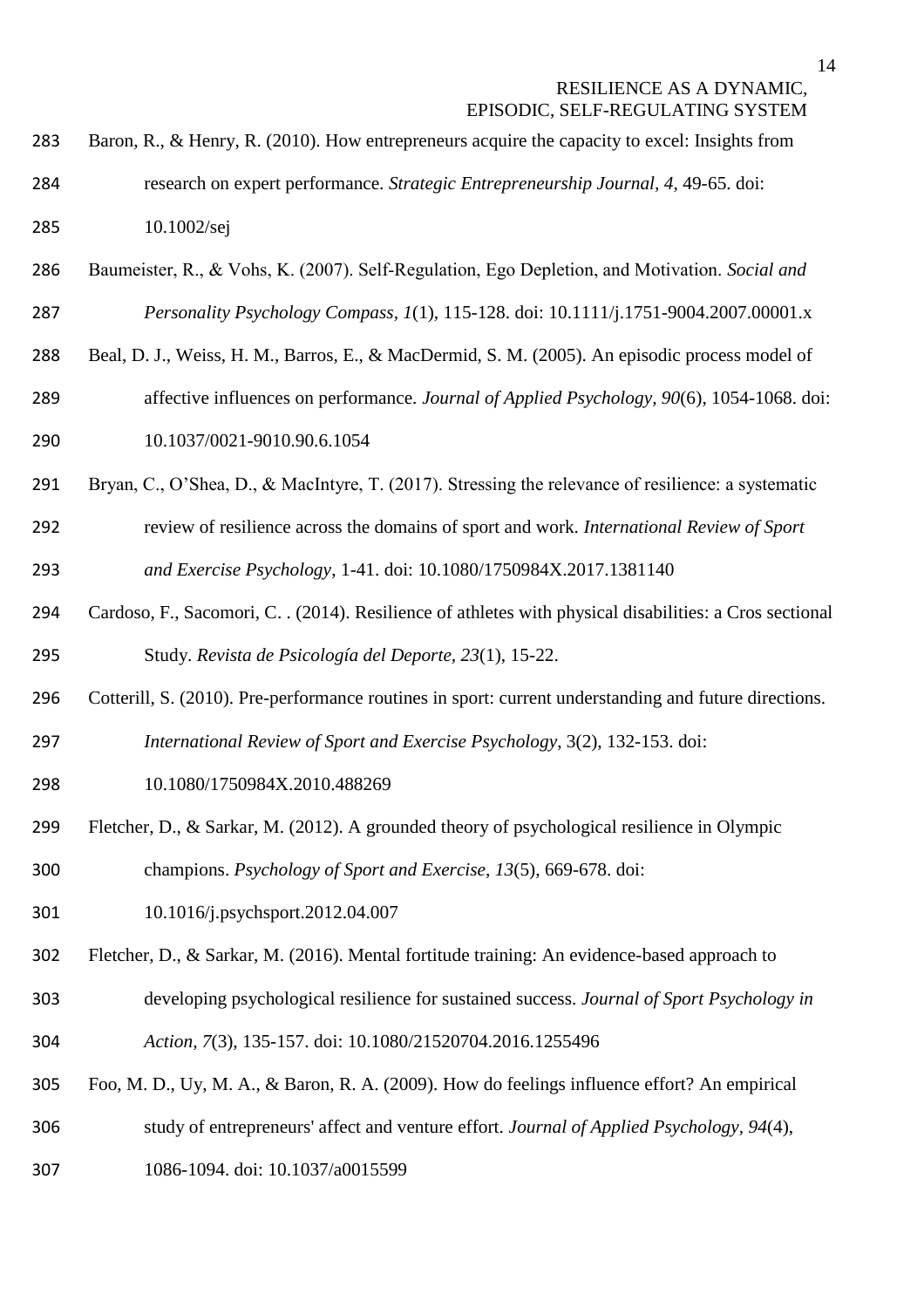- Galli, N., & Gonzalez, S. P. (2015). Psychological resilience in sport: A review of the literature and implications for research and practice. *International Journal of Sport and Exercise*
- *Psychology*, *13*(3), 1-15. doi: 10.1080/1612197x.2014.946947
- Gucciardi, D. F., Jackson, B., Hodge, K., Anthony, D. R., & Brooke, L. E. (2015). Implicit theories
- of mental toughness: Relations with cognitive, motivational, and behavioral correlates.
- *Sport, Exercise, and Performance Psychology, 4*(2), 100-112. doi: 10.1037/spy0000024
- Halbesleben, J. R. B., Neveu, J. P., Paustian-Underdahl, S. C., & Westman, M. (2014). Getting to
- the "COR": Understanding the Role of Resources in Conservation of Resources Theory. *Journal of Management, 40*(5), 1334-1364. doi: 10.1177/0149206314527130
- Hobfoll, S. E. (2002). Social and psychological resources and adaptation. *Review of General Psychology, 6*(4), 307-324. doi: 10.1037//1089-2680.6.4.307
- Lu, F. J. H., Lee, W. P., Chang, Y. K., Chou, C. C., Hsu, Y. W., Lin, J. H., & Gill, D. L. (2016).
- Interaction of athletes' resilience and coaches' social support on the stress-burnout
- relationship: A conjunctive moderation perspective. *Psychology of Sport and Exercise, 22*,
- 202-209. doi: 10.1016/j.psychsport.2015.08.005
- MacIntyre, T. E., Igou, E. R., Campbell, M. J., Moran, A. P., & Matthews, J. (2014). Metacognition and action: a new pathway to understanding social and cognitive aspects of expertise in sport. *Frontiers in Psychology: Cognition, 5*(1155). [doi: 10.3389/fpsyg.2014.01155](http://dx.doi.org/10.3389/fpsyg.2014.01155)
- O'Shea, D., Buckley, F., & Halbesleben, J. (2017). Self-regulation in entrepreneurs: Integrating
- action, cognition, motivation, and emotions. *Organizational Psychology Review, 7*(3), 250- 278. doi: 10.1177/2041386617705434
- Owens, K. S., Kirwan, J. R., Lounsbury, J. W., Levy, J. J., & Gibson, L. W. (2013). Personality correlates of self-employed small business owners' success. *Work, 45*(1), 73-85. doi:
- 10.3233/WOR-121536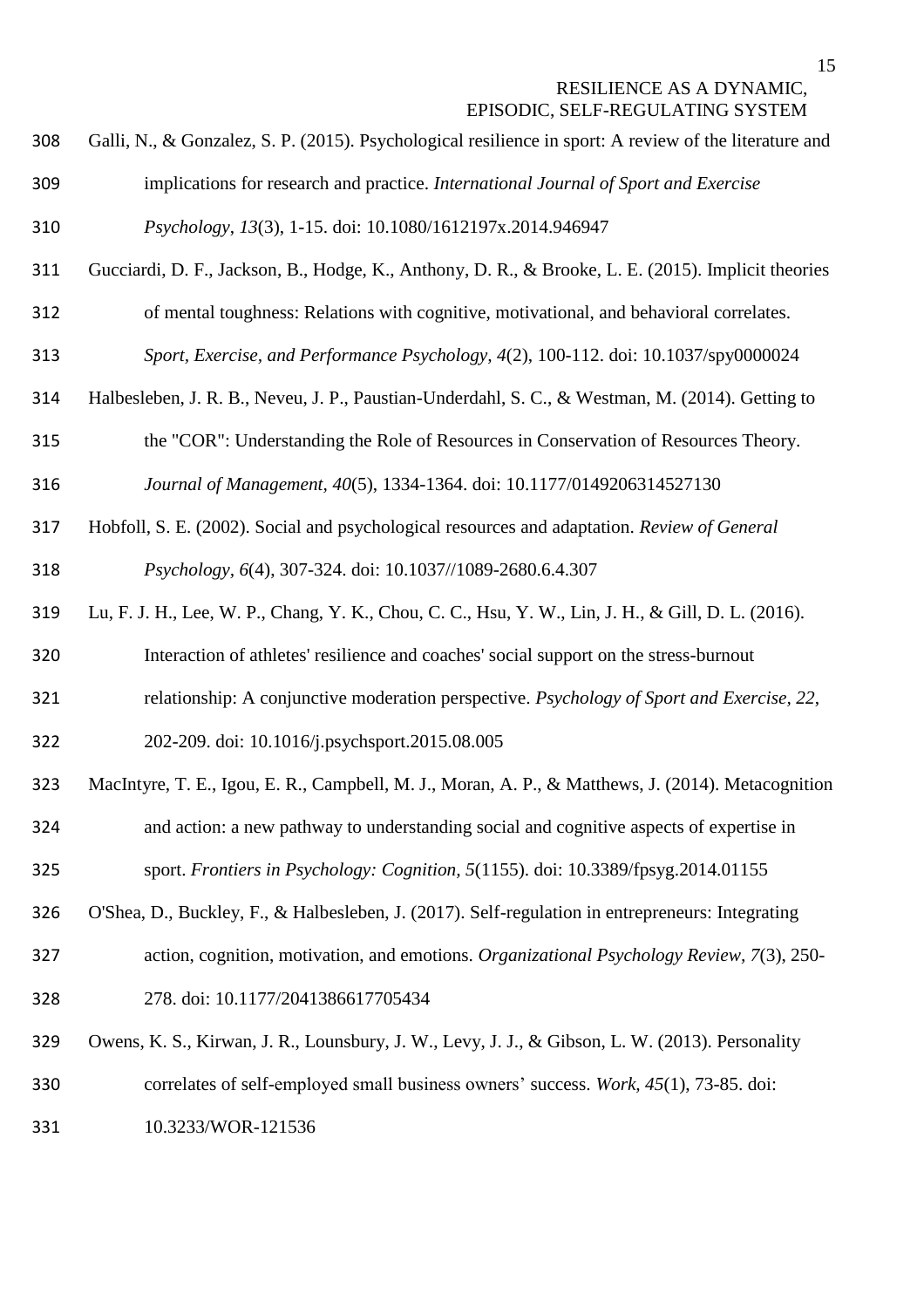Richardson, G. E. (2002). The metatheory of resilience and resiliency. *Journal of clinical* 

*psychology, 58*(3), 307-321. doi: 10.1002/jclp.10020

- Sarkar, M., & Fletcher, D. (2014). Ordinary magic, extraordinary performance: Psychological
- resilience and thriving in high achievers. *Sport, Exercise, and Performance Psychology,*
- *3*(1), 46-60 doi: 10.1037/spy0000003
- Scheffer, M., Carpenter, S. R., Lenton, T. M., Bascompte, J., Brock, W., Dakos, V., Vandermeer, J.
- (2012). Anticipating critical transitions. *Science, 338(6105)*, 344-348. doi:
- 10.1126/science.1225244
- Secades, X. G., Molinero, O., Salguero, A., Barquin, R. R., de la Vega, R., & Marquez, S. (2016).
- Relationship between resilience and coping strategies in competitive sport. *Perceptual Motor Skills, 122*(1), 336-349. doi: 10.1177/0031512516631056
- Smith, R. E., Smoll, F. L., & Ptacek, J. T. (1990). Conjunctive moderator variables in vulnerability
- and resiliency research: Life stress, social support and coping skills, and adolescent sport
- injuries. *Journal of Personality and Social Psychology, 58*(2), 360-370. doi: 10.1037/0022-
- 3514.58.2.360
- Vancouver, J. B. (2008). Integrating self-regulation theories of work motivation into a dynamic process theory. *Human Resource Management Review, 18*(1), 1-18. doi:
- 10.1016/j.hrmr.2008.02.001
- Van Geert, P. (2009). Nonlinear complex dynamical systems in developmental psychology. In S. J. Guastello, M. Koopmans, & D. Pincus (Eds.), *Chaos and complexity in psychology: The*
- *theory of nonlinear dynamical systems* (pp. 242-281). New York, NY: Cambridge University Press.
- Whetten, D. A. (1989). What constitutes a theoretical contribution? *The Academy of Management Review, 14*(4), 490-495. doi: 10.5465/AMR.1989.4308371